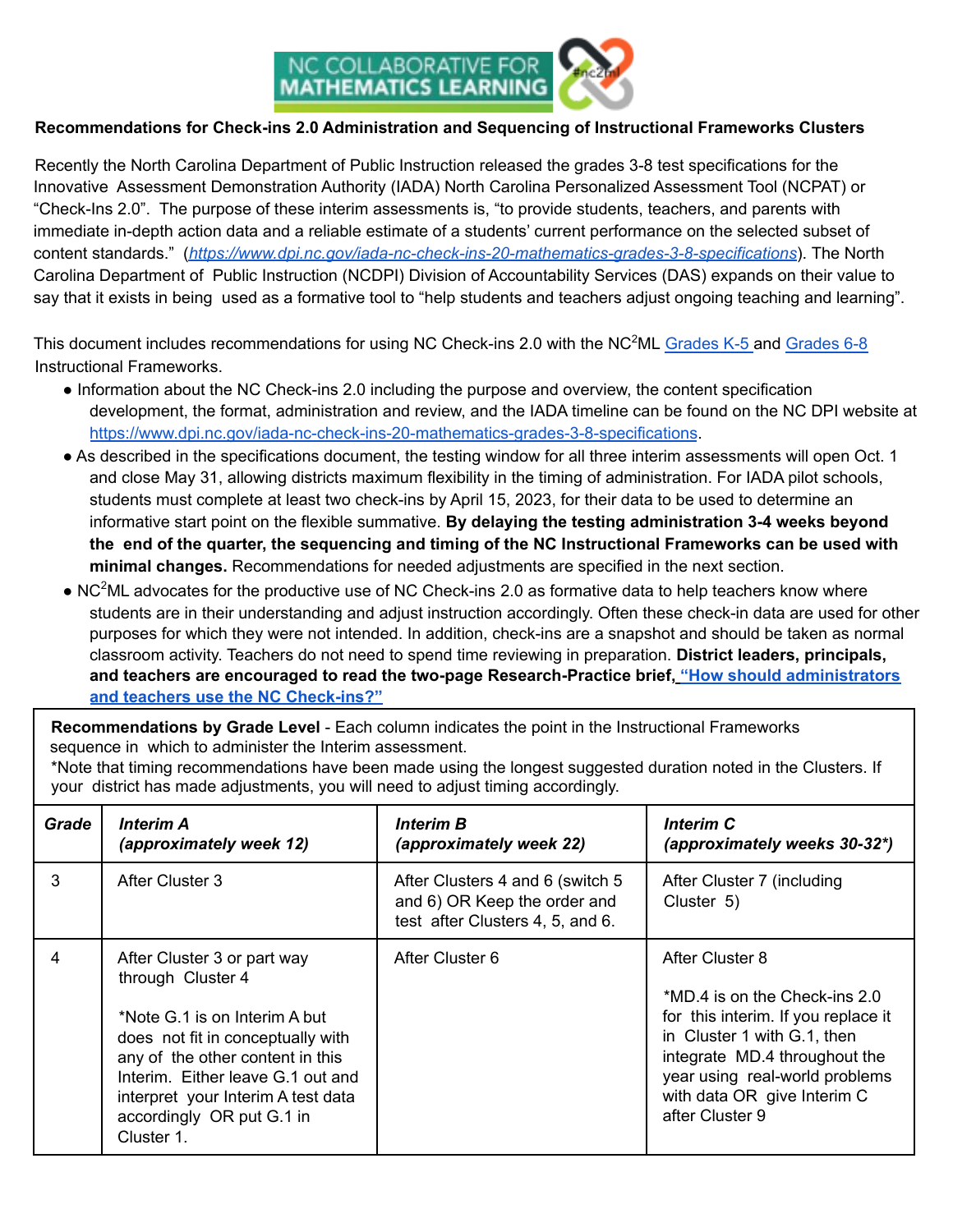*North Carolina Collaborative for Mathematics Learning (NC <sup>2</sup>ML) May 2022*

| 5              | After Cluster 3                                                                                                                                                                                                                                                                                                                                                                                                                                                                                                                                                                                                                                                                                                                    | After Cluster 5                                                                                                                                                                                                                                                       | Any time after Cluster 6                                                                                                                                                                                                                                                          |
|----------------|------------------------------------------------------------------------------------------------------------------------------------------------------------------------------------------------------------------------------------------------------------------------------------------------------------------------------------------------------------------------------------------------------------------------------------------------------------------------------------------------------------------------------------------------------------------------------------------------------------------------------------------------------------------------------------------------------------------------------------|-----------------------------------------------------------------------------------------------------------------------------------------------------------------------------------------------------------------------------------------------------------------------|-----------------------------------------------------------------------------------------------------------------------------------------------------------------------------------------------------------------------------------------------------------------------------------|
| 6              | After<br>Reasoning with Area and<br>Surface Area Cluster<br>Reasoning with Factors and<br><b>Multiples Cluster</b><br>Ratio Reasoning Cluster<br>*Note RP4 is included on Interim<br>B but is taught within Interim A                                                                                                                                                                                                                                                                                                                                                                                                                                                                                                              | After<br><b>Division of Fractions</b><br><b>Conceptions Cluster</b><br><b>Making Sense of Decimal</b><br><b>Computations Cluster</b><br>*Note EE.1 is not taught until<br>3rd quarter so leave it out and<br>interpret your data accordingly                          | After<br>Integer and Rational<br>Number Reasoning<br>Cluster<br>Making Sense of<br>Coordinate Planes<br>Cluster<br>Reasoning with Algebraic<br><b>Expressions Cluster</b><br>*Note EE.7 is not taught until<br>4th quarter so leave it out and<br>interpret your data accordingly |
| $\overline{7}$ | After<br><b>Proportional Relationships</b><br><b>Cluster Reasoning with Rational</b><br>Numbers Cluster<br>*NS 3 is included in both Interims<br>A and B                                                                                                                                                                                                                                                                                                                                                                                                                                                                                                                                                                           | After<br>Reasoning About<br><b>Expressions Cluster</b><br><b>Reasoning About Equations</b><br>and Inequalities Cluster<br>*Move Probabilistic<br>Reasoning Cluster to 3rd<br>quarter<br>NS 3 is included in this<br>Interim again.<br>G.5 will be tested in Interim C | After<br>Geometric and<br>Measurement Reasoning<br>Cluster<br>Reasoning about<br>Population Samples<br>Cluster                                                                                                                                                                    |
| 8              | The recommendation is to omit<br>Interim A due to the fact that it<br>tests one standard from five<br>different clusters which is not<br>developmentally appropriate<br>If omitting this interim<br>assessment, keep in mind that<br>at least two interims need to be<br>completed by April 15, so plan<br>administration of interims B and<br>C accordingly<br>*Note If your school does NOT<br>omit Interim A, then consider<br>using the Instructional<br>Framework Alternative B order<br>(see page 1 of the IF) with parts<br>of the Reasoning with<br><b>Exponents/Scientific Notation</b><br>Cluster coming in first quarter<br>at your discretion; F.1 and<br>NS.1 will be tested in Interim<br>A but are not taught until | After<br><b>Functional Reasoning Cluster</b><br>*Note F2 and EE.8 are taught<br>in the Functional Reasoning<br>Cluster but tested in Interim C;<br>EE.8 can reasonably be taught<br>closer to administration of<br>Interim C                                          | After<br><b>Statistical Reasoning Cluster</b>                                                                                                                                                                                                                                     |